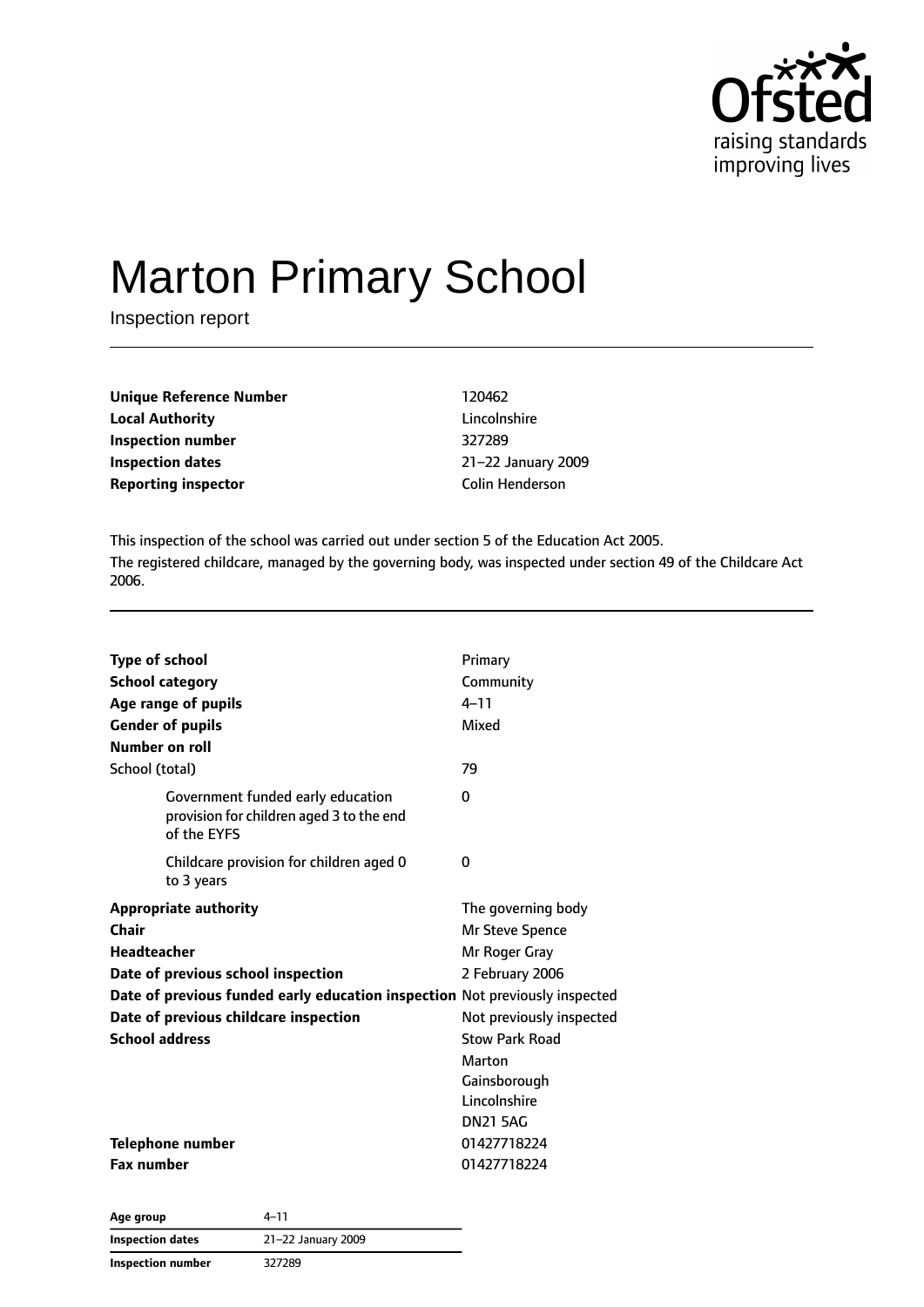.

<sup>©</sup> Crown copyright 2009

Website: www.ofsted.gov.uk

This document may be reproduced in whole or in part for non-commercial educational purposes, provided that the information quoted is reproduced without adaptation and the source and date of publication are stated.

Further copies of this report are obtainable from the school. Under the Education Act 2005, the school must provide a copy of this report free of charge to certain categories of people. A charge not exceeding the full cost of reproduction may be made for any other copies supplied.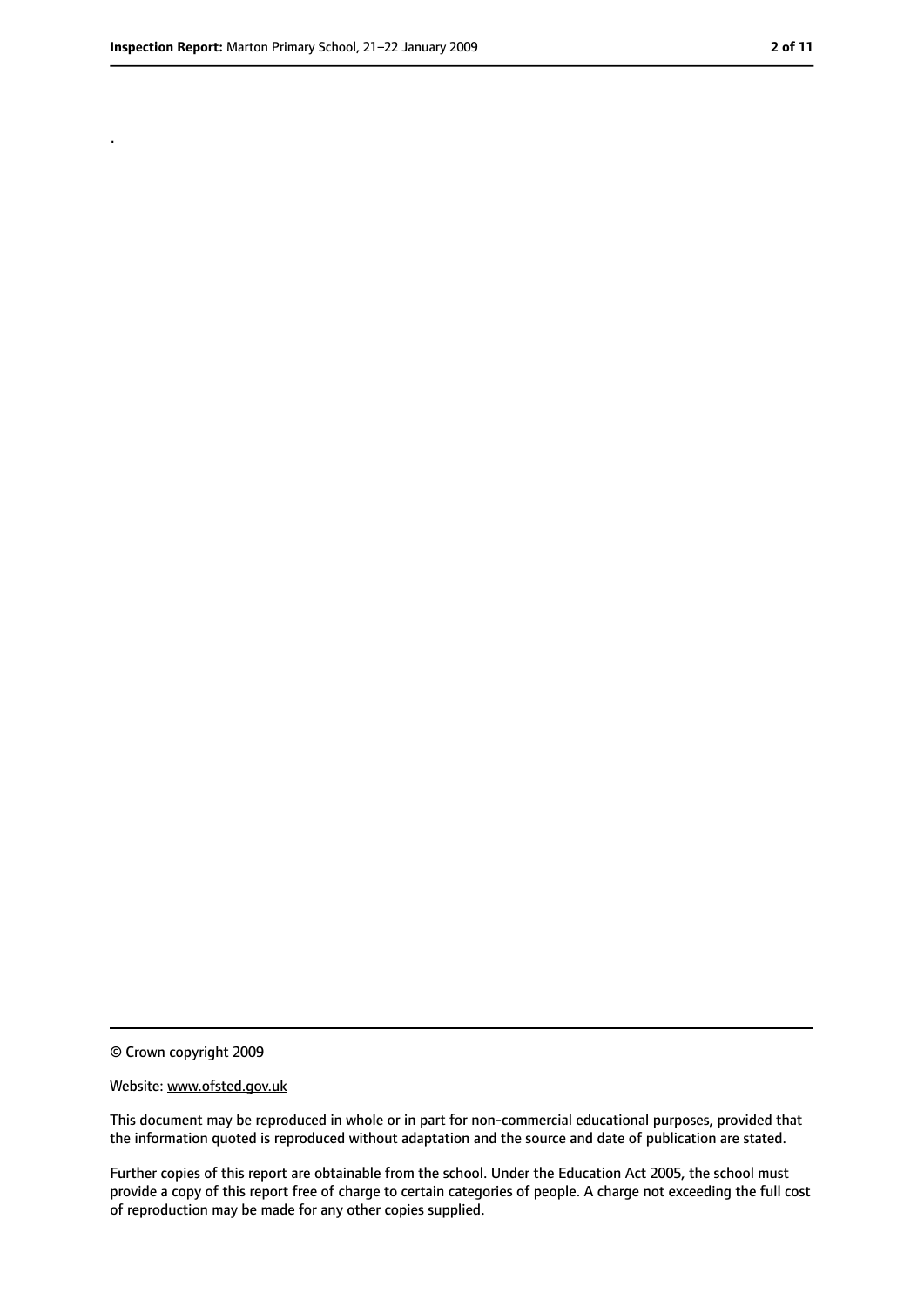# **Introduction**

The inspection was carried out by an Additional Inspector.

#### **Description of the school**

This is a small village school. Most children come from the local village of Marton and an increasing number come from outside the immediate locality. All pupils speak English as their first language. The number of children who find learning more difficult is below average for a school of this size. The skills and knowledge of children who start in the Early Years Foundation Stage (EYFS) varies from year to year, although it is usually just below national expectations. The school has been awarded the Active Mark.

#### **Key for inspection grades**

| Grade 1 | Outstanding  |
|---------|--------------|
| Grade 2 | Good         |
| Grade 3 | Satisfactory |
| Grade 4 | Inadequate   |
|         |              |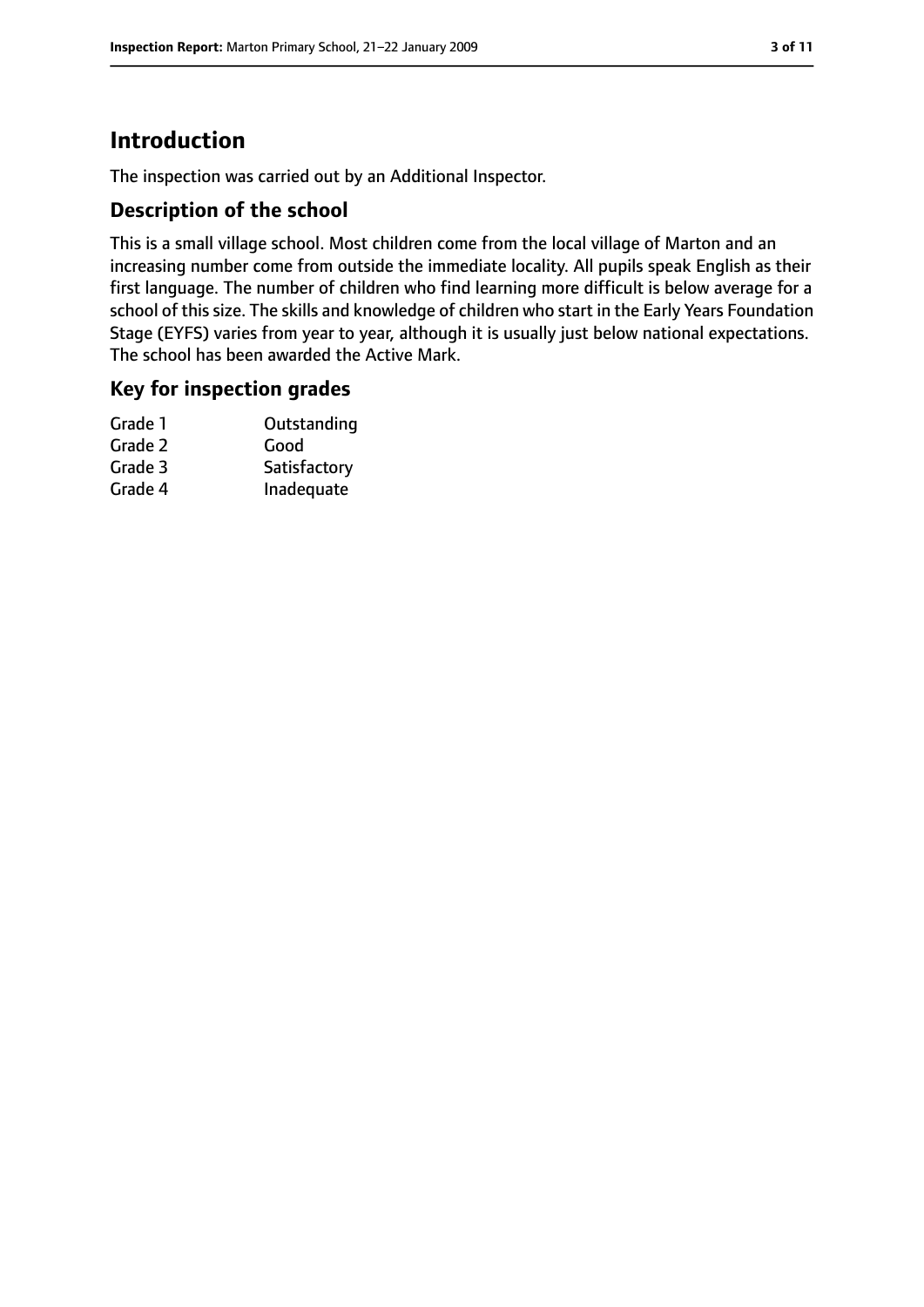# **Overall effectiveness of the school**

#### **Grade: 2**

The many positive comments given by pupils and parents, such as 'a wonderful school!' exemplify how highly this school is valued. They reflect accurately that it is indeed a good school. Several parents chose to send their children to the school because 'they benefit hugely from the caring, extended family approach'. As a result, pupils achieve well as they feel happy, enjoy their learning and benefit from consistently effective teaching and a good range of learning activities. One parent commented that 'it is a pleasure to see the children enjoying their time in school and their confidence and enthusiasm never cease to amaze us'. The good leadership and management, as shown in the purposeful leadership of the headteacher, focus consistently on improving the school. He has encouraged a strong team approach that fully involves an effective governing body. They have an accurate picture of how well the school is doing and what areas need to be improved. The good partnership that the school has developed with parents supports pupils in their learning.

Reception children benefit from a good start in Class 1. This is built on successfully because pupils remain in the same class for two more years so that teaching and support staff know each pupil very well and plan carefully to meet their learning needs. By the end of Year 2, pupils attain above average standards and well above average in reading. Good progress continues in Years 3 to 6, and by the end of Year 6, standards are above average overall, although they sometimes vary as numbers in each year group are small. Pupils who find learning more difficult benefit from good support and make good progress towards their learning targets. Teachers give a sharper focus, since the last inspection, on ensuring that higher attaining pupils are challenged consistently to attain higher standards. This has led to an increasing number attaining above average levels, for example, in science.

Pupils thoroughly enjoy the good curriculum in which staff work very hard to use their own expertise, for example, in French and physical education, to extend pupils' learning. Pupils value the good range of extra-curricular activities, such as those offered by Lincolnshire Arts and a local sports confederation. This is reflected in success on the sports field, for example, in cross-country competitions and in the displays of high quality art work around the school.

Pupils' good personal development is a key factor in supporting their achievement. They speak enthusiastically about their school, are keen to achieve and their attendance is good. The school has high expectations of pupils' response to each other and very effective procedures to minimise any disruptive behaviour. This results in excellent relationships and behaviour throughout the school. Pupils understand and adopt healthy and safe lifestyles well. They talk with pride about belonging to such a caring school community and their good contributions to the local community, for example, through participation in the village feast and activities organised by the Trent Valley Partnership. Pupils' knowledge and understanding of the different faiths, beliefs and lifestyles of communities in this country and in other parts of the world have improved since the last inspection and are now good. The excellent personal care and support reflect the school's strong focus on each individual pupil. Staff work hard to ensure that pupils are happy, secure and ready to learn and this contributes significantly to their achievement. In Years 5 and 6, pupils benefit from excellent academic guidance on how to improve their work. Teachers encourage these pupils to take on more responsibility for their learning, for example, through self and peer-assessment. This helps to raise standards, although such outstanding practices are not yet as well developed enough in other classes.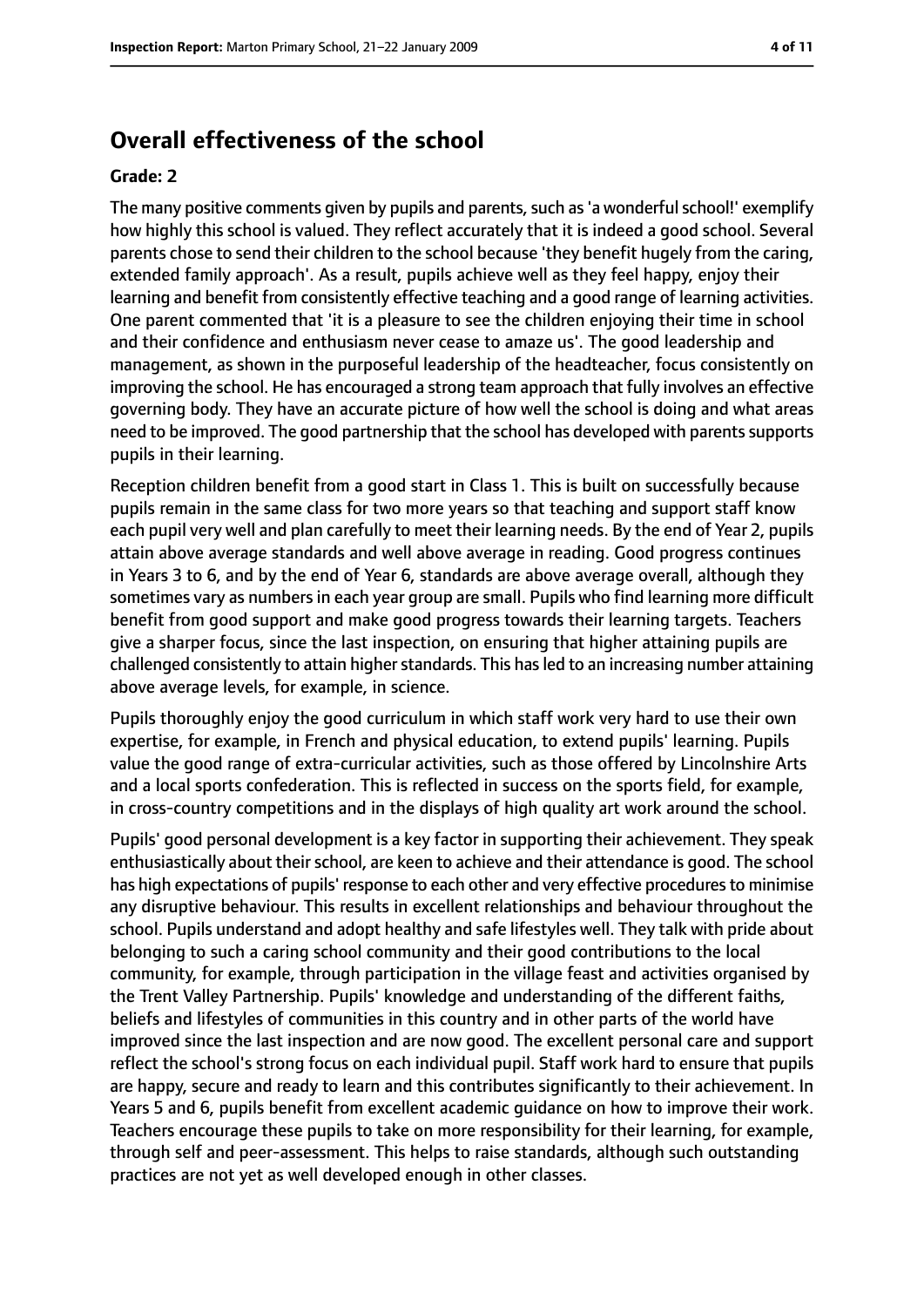The headteacher, his staff and governors ensure that all pupils have equal opportunities and are included fully in the life of the school. They make good use of assessment data to check pupils' achievement. They set targets, based on pupils' attainment at the end of Year 2, in English, mathematics and science for the end of Years 4 and 6. These targets are not always challenging enough to ensure that progress is as good as it could be. Some subject leaders evaluate well how pupils are doing in subjects and their monitoring has helped to raise standards, for example, in science. However, staff changes have limited the development of a rigorous system to check on subject provision in some other subjects, particularly literacy.

## **Effectiveness of the Early Years Foundation Stage**

#### **Grade: 2**

Reception children make a good start to their school life because of the outstanding care, good teaching and a well-organised range of activities. The teacher, working successfully with her effective teaching assistant, has created a positive learning atmosphere in which everyone cares for each other and is very keen to do well. Children enjoy and benefit from the extra care and support from many of the older Year 2 pupils in the class. They take great pride in ensuring that the younger ones are happy and enjoying school. Children adjust quickly to working and playing with others and respond very well to the clear expectations of the staff.

The teacher, together with her experienced assistant, plans in detail to provide good opportunities in each area of learning. They make effective use of the excellent, spacious indoor and outdoor areas. The balance between adult-directed and children's choice of activities is good. Activities in the outdoor area are not always linked closely enough to the focus of the indoor work to reinforce children's learning. Staff use questions well to encourage children to share their ideas. However, some opportunities to extend children's language skills are not developed fully, for example, when identifying and describing different materials. Most children make good progress. They attain the goals expected nationally by the time they enter Year 1, and many exceed them.

# **What the school should do to improve further**

- Further refine and sharpen tracking procedures to ensure that individual pupils in each year group make consistently good progress towards challenging achievement targets.
- Establish a rigorous system to help subject leaders check how well pupils are doing in their subjects, particularly literacy.
- Extend good practice to encourage all pupils to take increasing responsibility for improving their work.

# **Achievement and standards**

#### **Grade: 2**

Achievement is good in the EYFS and in Years 1 to 6. It supports above average standards at the end of Years 2 and 6 in English, mathematics and science. Standards in reading are often well above average because of the good teaching of key skills and the good support of parents and volunteer helpers to extend children's understanding. Pupils' writing skills are not as high as their reading, although still generally above average. An increased focus on improving these skills is raising standards. Pupils' enthusiastic participation, supported by effective and knowledgeable teaching, helps them attain good standards in many other subjects, for example, sporting and musical activities.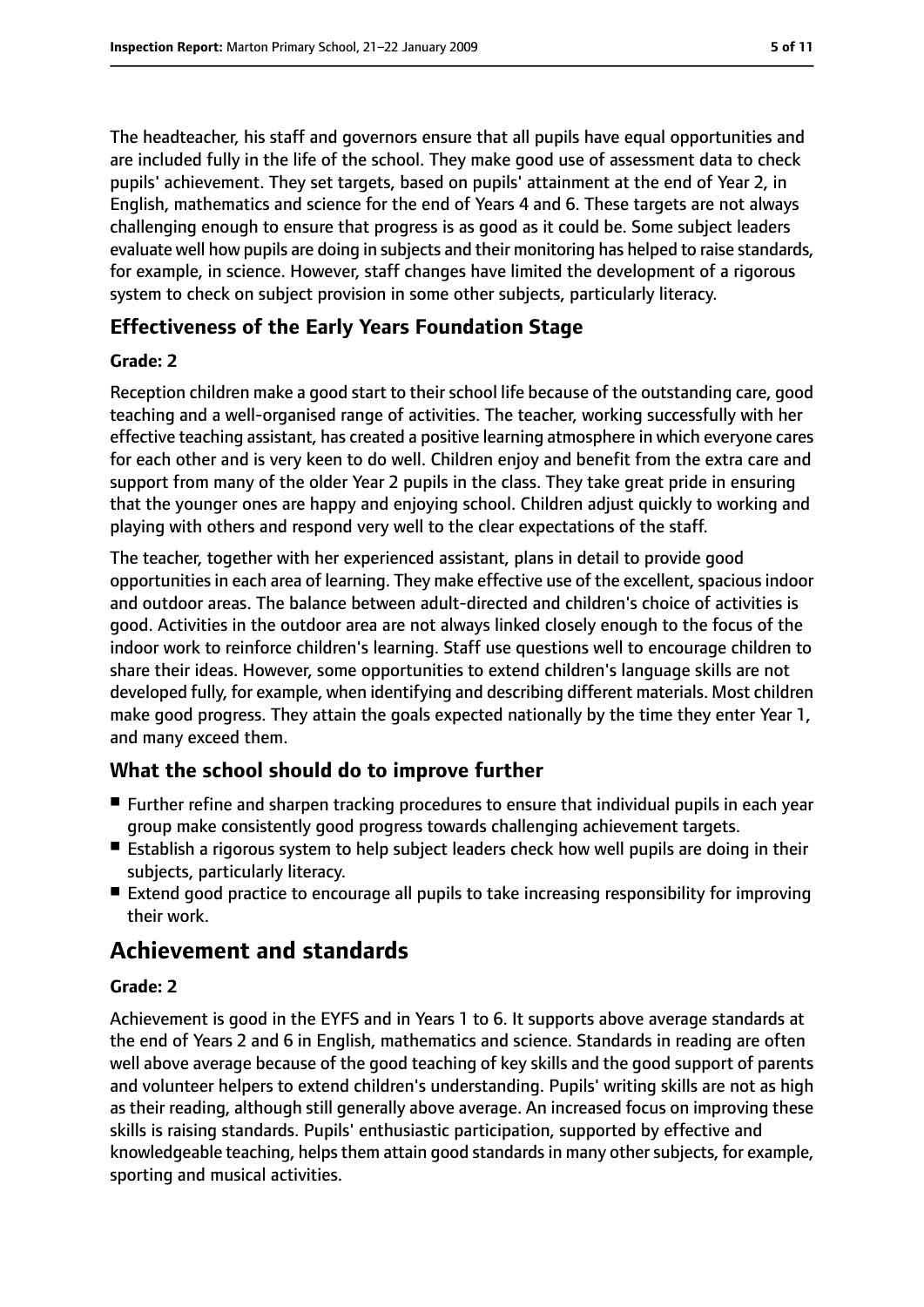# **Personal development and well-being**

#### **Grade: 2**

Pupils' personal development and well-being are promoted successfully by a caring ethos that is reflected clearly in every aspect of school life. Pupils say that they feel safe and happy in school. They contribute effectively to the school and local communities. For example, with the help of a trained supervisor, older pupils organise and play with the younger ones at lunchtimes. This ensures that all are purposefully involved. Pupils' spiritual, moral, social and cultural development is good. Pupils have an excellent understanding of safe practices, particularly water safety, mainly because of their weekly whole school swimming sessions. Effective links with a local business partnership help to organise such team activities as the 'K Nex Challenge'. This offers pupils insights into how the world of work operates. Pupils in Years 5 and 6 take an increasing responsibility for their own learning through self and peer assessment, although such initiatives are not developed enough in some other classes.

# **Quality of provision**

## **Teaching and learning**

#### **Grade: 2**

Teaching is consistently good and is a key factor in supporting pupils' achievement. Teachers know their pupils very well and work in effective partnerships with teaching assistants to provide excellent individual support. They plan and organise their lessons carefully to build successfully on prior learning and meet the broad range of different learning needs. Teachers use resources effectively, for example, the interactive whiteboard, to focus pupils' attention and extend their learning. The use of innovative learning materials to grasp pupils' interest and excitement is in the early stages of development. Some teachers, particularly with older pupils, use marking and target setting strategies very constructively to help pupils improve their work, although these are not consistently effective in all classes.

#### **Curriculum and other activities**

#### **Grade: 2**

Pupils and their parents value the broad curriculum that is enhanced by good extra-curricular activities. It encourages pupils to participate and extend their skills and knowledge. Careful planning ensures that all pupils are included fully in lessons, some with the valuable help of support staff. The school creates smaller groups, for example, in literacy and numeracy, to provide more focused individual work. Good use is made of teachers' expertise to motivate pupils and improve their standards, for example, in physical education and French. There are some good opportunities for pupils to use their writing skills in subjects other than English. However, subject management in literacy does not ensure that these are planned carefully to extend pupils' skills.

## **Care, guidance and support**

#### **Grade: 1**

The outstanding quality of pastoral care, support and guidance given to each pupil is at the very heart of the school's approach. It is valued highly and is a key to the school's philosophy and effectiveness. There are secure systems for ensuring pupils' safety and protection. Extremely thorough risk assessments ensure pupils feel safe inside school and on visits. Pupils say that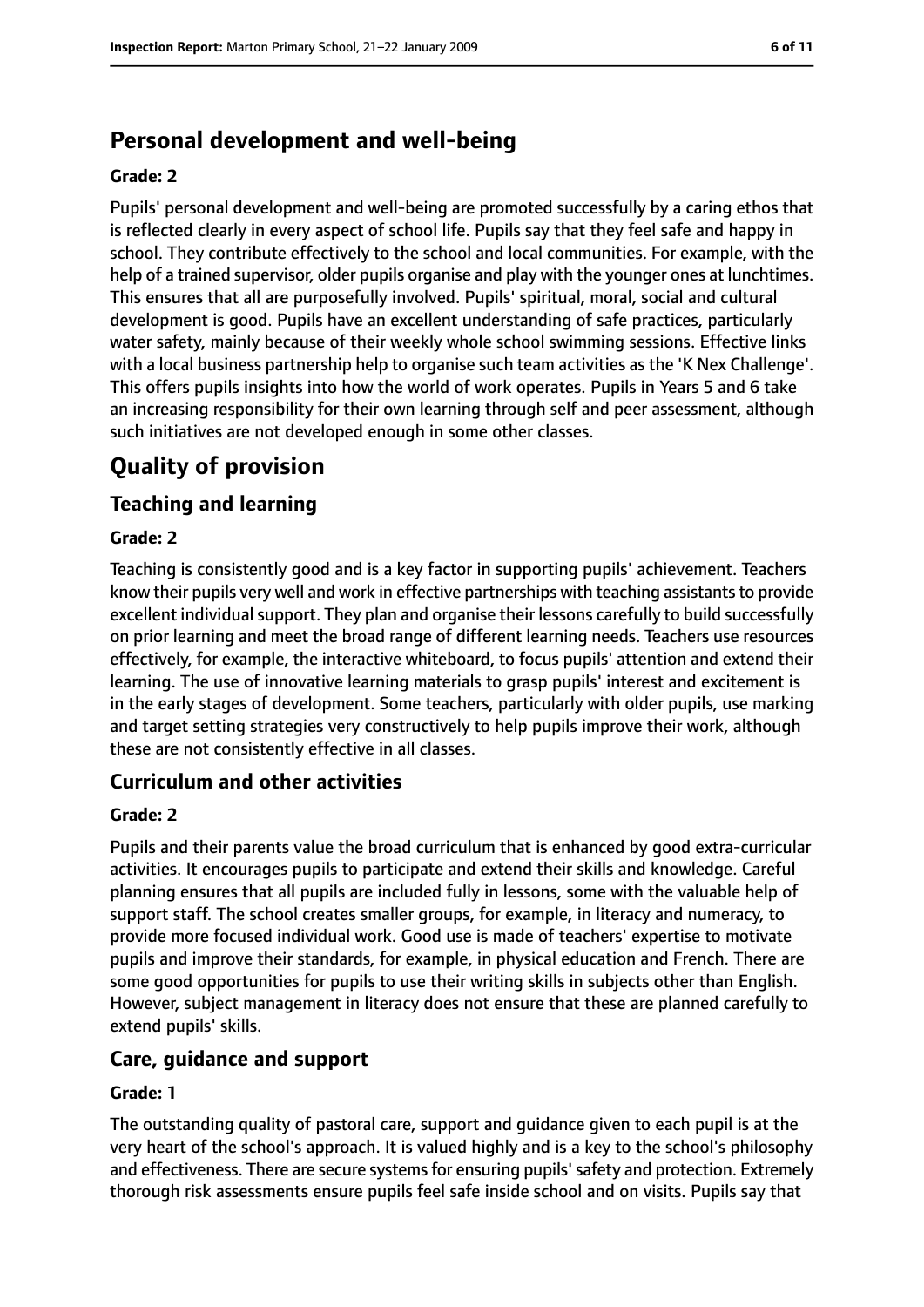any bullying or harassment is very rare. Teaching and support staff work very successfully together to ensure that pupils receive the support that they need. Some excellent practice in Years 5 and 6 is particularly successful in guiding pupils to improve their work. Such initiatives include the use of personal targets, informative marking and enabling pupils to assess their own work or that of a friend. These help them to take on more responsibility for their learning and raise the standard of their work. An outstandingly well-organised programme and use of a quiet area ensure that pupils can choose to do a very wide range of activities at lunchtimes. For example, lunchtime supervisors manage sessions excellently which mean pupils of all ages take part in a variety of team games due to the school's positive approach to quality play.

# **Leadership and management**

#### **Grade: 2**

'The headteacher continues to lead the school well. It is a well run school.' Such parental comments show they that value the purposeful leadership of the headteacher. He is supported effectively by a good staff team and a supportive and influential governing body. They recognise the importance of the school's role in the local community and work hard to promote community cohesion and to broaden pupils' horizons beyond their locality. The headteacher and governors have successfully managed a period of staff change to maintain good teaching and learning. They have established effective partnerships with other local schools to enhance the quality of education provided. A detailed school development plan provides a clear direction for improvement. Effective tracking procedures have been established to check on pupils' achievements, particularly in Years 3 to 6. The system is used to inform individual pupil targets for the end of Years 4 and 6. It is not yet consistently used to raise attainment, for example, by setting a challenging target for each pupil to achieve by the end of each year. Although there is some effective practice evident in school, staff changes have limited the involvement of some key subject leaders, especially literacy, in checking rigorously how well pupils are achieving.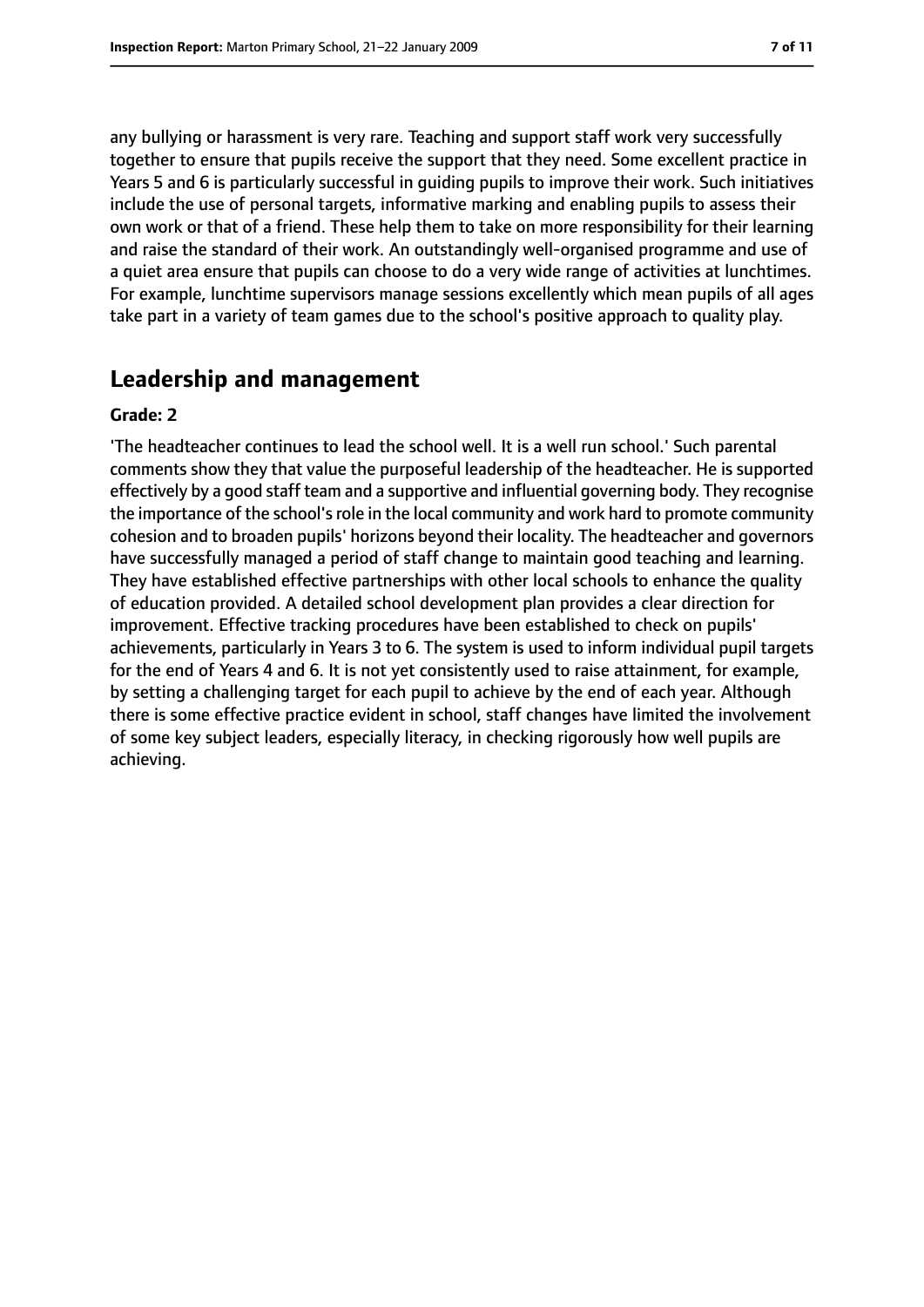**Any complaints about the inspection or the report should be made following the procedures set out in the guidance 'Complaints about school inspection', which is available from Ofsted's website: www.ofsted.gov.uk.**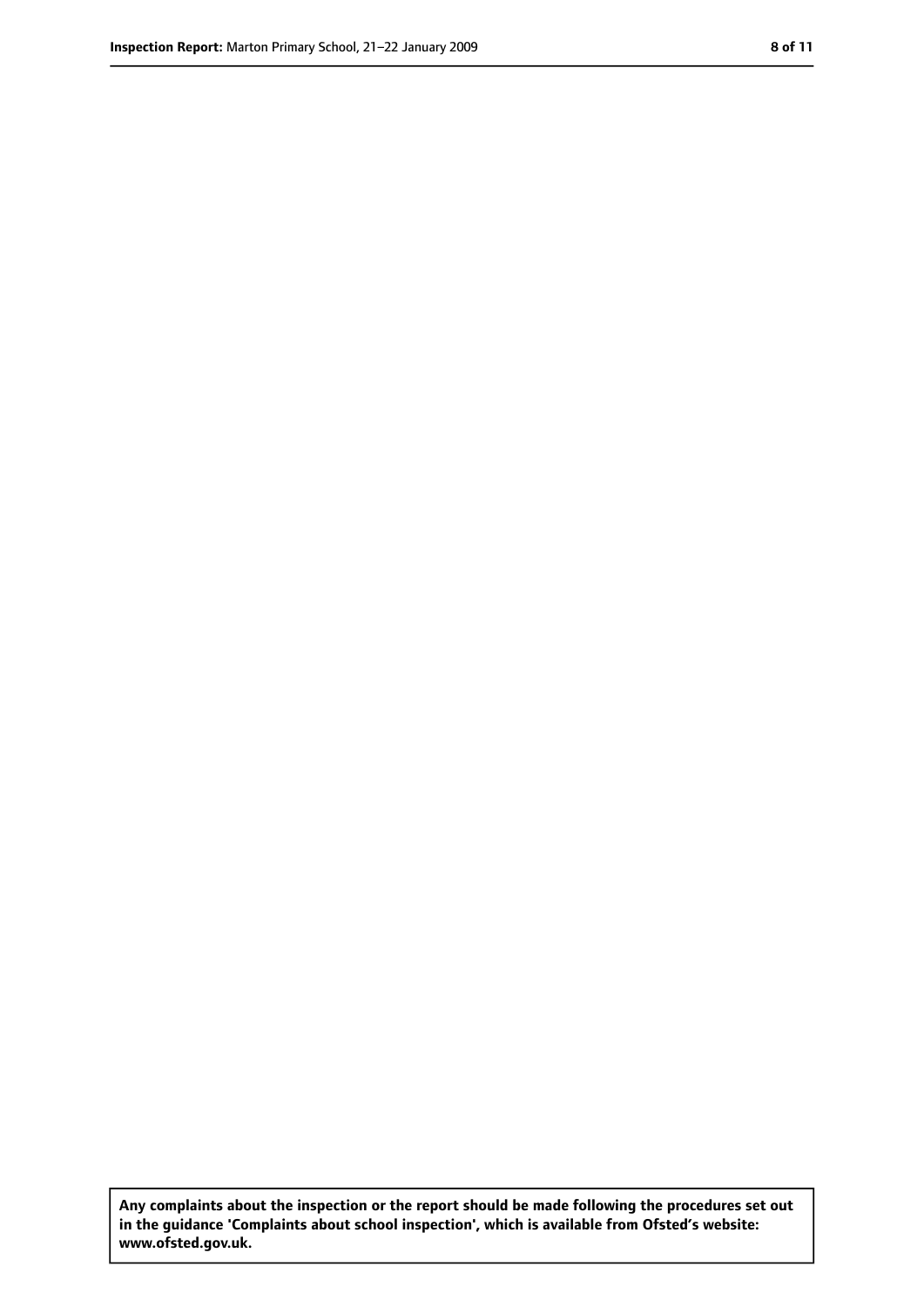# **Inspection judgements**

| key to judgements: grade 1 is outstanding, grade 2 good, grade 3 satisfactory, and ا | School         |
|--------------------------------------------------------------------------------------|----------------|
| arade 4 inadequate                                                                   | <b>Overall</b> |

#### **Overall effectiveness**

| How effective, efficient and inclusive is the provision of<br>education, integrated care and any extended services in meeting the<br>needs of learners? |     |
|---------------------------------------------------------------------------------------------------------------------------------------------------------|-----|
| Effective steps have been taken to promote improvement since the last<br>inspection                                                                     | Yes |
| How well does the school work in partnership with others to promote learners'<br>well being?                                                            |     |
| The capacity to make any necessary improvements                                                                                                         |     |

# **Effectiveness of the Early Years Foundation Stage**

| How effective is the provision in meeting the needs of children in the<br><b>EYFS?</b>       |  |
|----------------------------------------------------------------------------------------------|--|
| How well do children in the EYFS achieve?                                                    |  |
| How good are the overall personal development and well-being of the children<br>in the EYFS? |  |
| How effectively are children in the EYFS helped to learn and develop?                        |  |
| How effectively is the welfare of children in the EYFS promoted?                             |  |
| How effectively is provision in the EYFS led and managed?                                    |  |

#### **Achievement and standards**

| How well do learners achieve?                                                  |  |
|--------------------------------------------------------------------------------|--|
| $\vert$ The standards <sup>1</sup> reached by learners                         |  |
| How well learners make progress, taking account of any significant variations  |  |
| between groups of learners                                                     |  |
| How well learners with learning difficulties and/or disabilities make progress |  |

#### **Annex A**

<sup>&</sup>lt;sup>1</sup>Grade 1 - Exceptionally and consistently high; Grade 2 - Generally above average with none significantly below average; Grade 3 - Broadly average to below average; Grade 4 - Exceptionally low.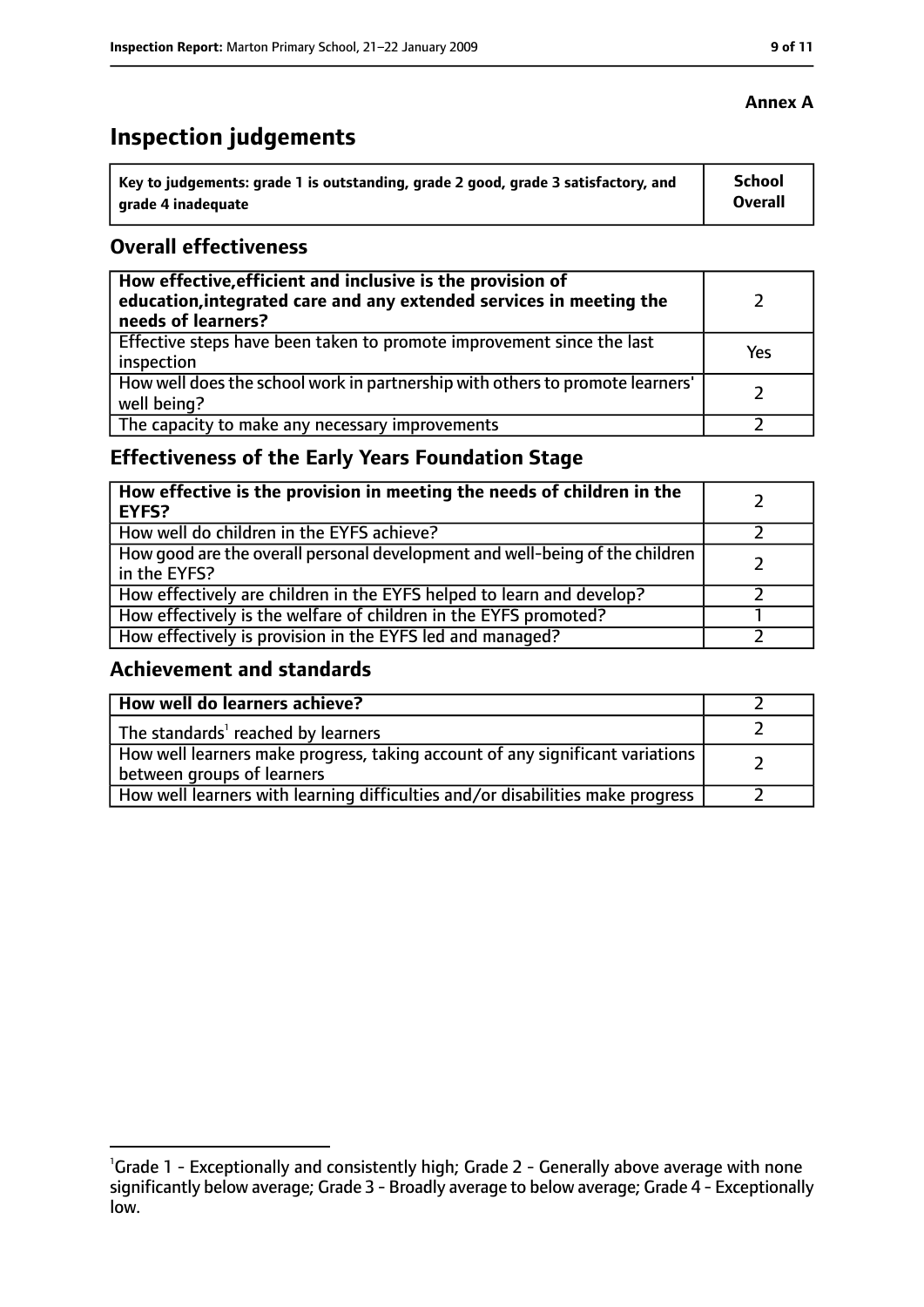# **Personal development and well-being**

| How good are the overall personal development and well-being of the<br>learners?                                 |  |
|------------------------------------------------------------------------------------------------------------------|--|
| The extent of learners' spiritual, moral, social and cultural development                                        |  |
| The extent to which learners adopt healthy lifestyles                                                            |  |
| The extent to which learners adopt safe practices                                                                |  |
| The extent to which learners enjoy their education                                                               |  |
| The attendance of learners                                                                                       |  |
| The behaviour of learners                                                                                        |  |
| The extent to which learners make a positive contribution to the community                                       |  |
| How well learners develop workplace and other skills that will contribute to<br>their future economic well-being |  |

# **The quality of provision**

| $\mid$ How effective are teaching and learning in meeting the full range of<br>  learners' needs?       |  |
|---------------------------------------------------------------------------------------------------------|--|
| How well do the curriculum and other activities meet the range of needs and<br>  interests of learners? |  |
| How well are learners cared for, quided and supported?                                                  |  |

# **Leadership and management**

| How effective are leadership and management in raising achievement<br>and supporting all learners?                                              |     |
|-------------------------------------------------------------------------------------------------------------------------------------------------|-----|
| How effectively leaders and managers at all levels set clear direction leading<br>to improvement and promote high quality of care and education |     |
| How effectively leaders and managers use challenging targets to raise standards                                                                 |     |
| The effectiveness of the school's self-evaluation                                                                                               |     |
| How well equality of opportunity is promoted and discrimination eliminated                                                                      |     |
| How well does the school contribute to community cohesion?                                                                                      |     |
| How effectively and efficiently resources, including staff, are deployed to<br>achieve value for money                                          |     |
| The extent to which governors and other supervisory boards discharge their<br>responsibilities                                                  |     |
| Do procedures for safeguarding learners meet current government<br>requirements?                                                                | Yes |
| Does this school require special measures?                                                                                                      | No  |
| Does this school require a notice to improve?                                                                                                   | No  |